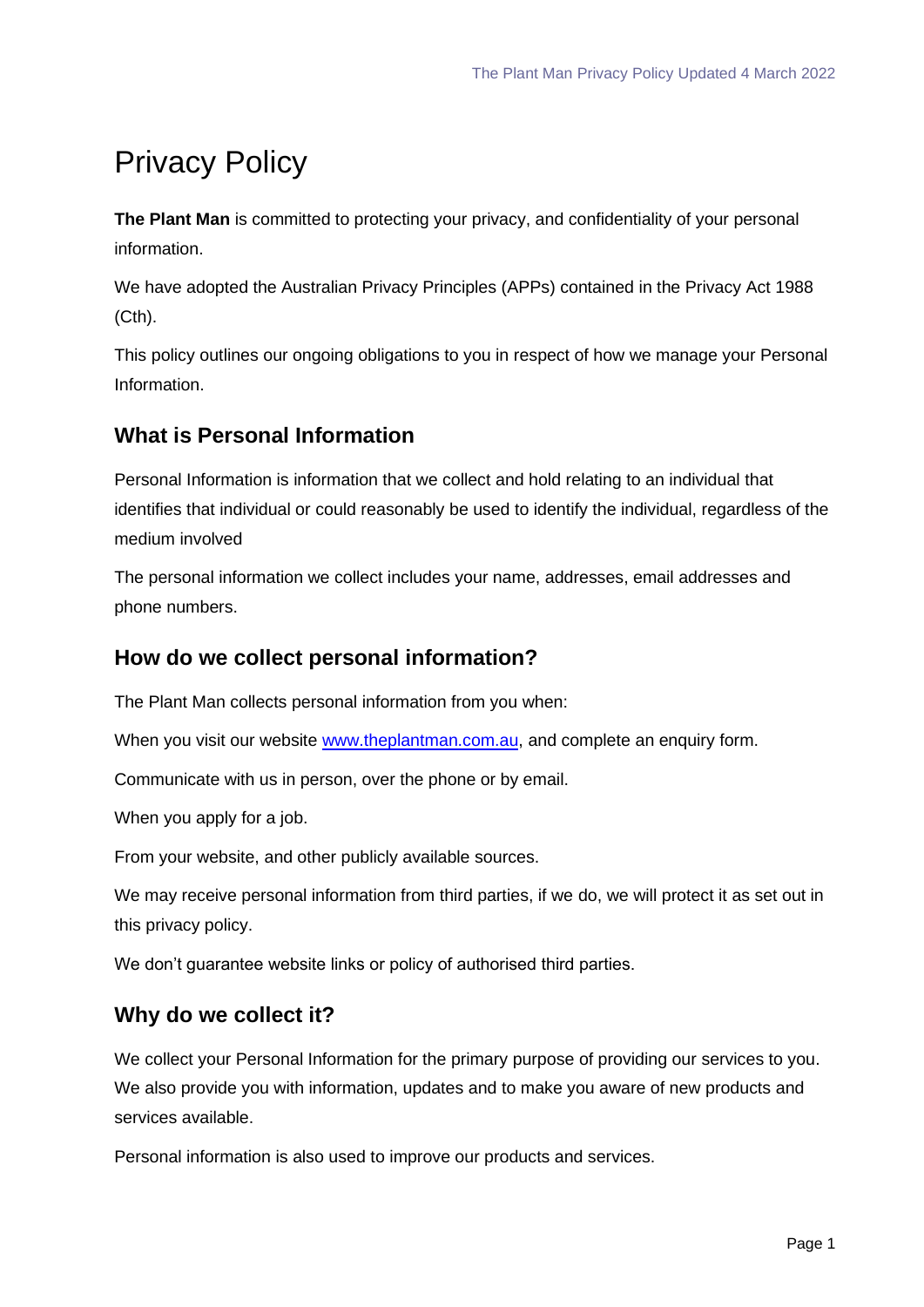You may unsubscribe from our mailing/marketing lists at any time by contacting us by email at [info@theplantman.com.au](mailto:info@theplantman.com.au)

#### **Disclosure of Personal Information**

Your Personal Information may be disclosed in a number of circumstances including the following:

- Third parties where you consent to the use or disclosure; and
- Where required or authorised by law.

#### **Security of Personal Information**

Your Personal Information is stored in a manner that reasonably protects it from misuse and loss and from unauthorized access, modification, or disclosure.

When your Personal Information is no longer needed for the purpose for which it was obtained, we will take reasonable steps to destroy or permanently de-identify your Personal Information. However, most of the Personal Information is or will be stored in client files which will be kept by us for a minimum of 7 years.

#### **Access to your Personal Information**

You may access the Personal Information we hold about you and to update and/or correct it, subject to certain exceptions in accordance with the provisions of the Privacy Act 1988 (Cth). If you wish to access your Personal Information, please email us at [info@theplantman.com.au](mailto:info@theplantman.com.au)

In order to protect your Personal Information, we may require identification from you before releasing the requested information.

#### **Maintaining the Quality of your Personal Information**

It is an important to us that your Personal Information is up to date. We will take reasonable steps to make sure that your Personal Information is accurate, complete and up-to-date. If you find that the information we have is not up to date or is inaccurate, please advise us as soon as practicable so we can update our records and ensure we can continue to provide quality services to you.

## **Policy Updates**

This Policy may change from time to time and is available on our website.